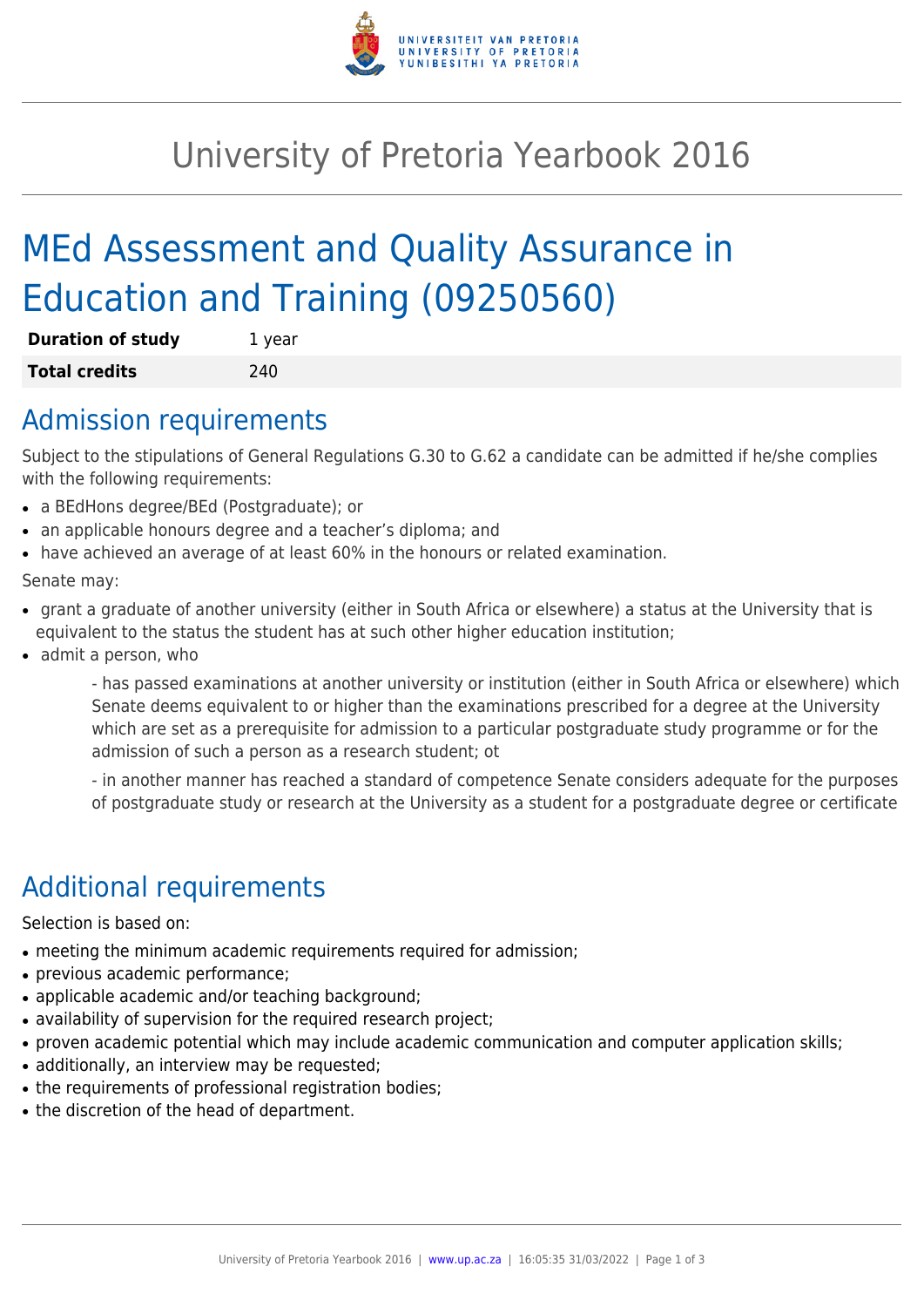

# Other programme-specific information

- Renewal of registration after the two-year period is permitted only under special circumstances in which case the head of department may give approval for a limited fixed extension of this period in terms of the set procedures.
- Students will be granted two opportunities to pass NMQ 800. Unsuccessful candidates will not be allowed to continue with the programme.
- This requirement applies to both the full research as well as the coursework master's degrees.

## Research information

All master's students must submit a dissertation or a mini-dissertation and must pass Research Proposal (NMQ 800). For the MEd research degree programmes, a dissertation on a topic approved by the Dean on the recommendation of the Head of department must be submitted, following the approval of a complete research proposal. A literature study is not acceptable.

- One publishable article based on the research that the student conducted for the dissertation or the minidissertation and approved by the supervisor, must be submitted. The article must be submitted at the offices of Student Administration before 15 February for the Autumn graduation ceremonies and before 15 July for the Spring graduation ceremonies.
- In addition to the copies referred to above, each successful student must submit a bound paper copy as well as two electronic copies of the approved mini-dissertation/dissertation to the Head: Student Administration in the format specified by the faculty and in accordance with the minimum standards set by the Department of Library Services
- (see http://upetd.up.ac.za/authors/ publish/ standards.htm#specs), before 15 February for the Autumn graduation ceremonies and before 15 July for the Spring graduation ceremonies. Failure to meet these deadlines will result in the degree being awarded during a subsequent series of graduation ceremonies.
- All students have to submit a research proposal during the first year of registration and defend it successfully before a panel of examiners appointed by the Dean, in collaboration with the Head of department, Supervisor and Research Coordinator, before they can start with the research.
- Students have to apply for ethical clearance to the Head of department and Ethics Committee and only commence with field work once the application for ethical clearance has been approved by the Ethics Committee.
- Students have to present a progress report on the research to the Supervisor annually. Continued reregistration depends on satisfactory annual progress.
- All students have to attend the research capacity building sessions on quantitative and qualitative research at master's level.

### Pass with distinction

The MEd degree is conferred with distinction on a student who obtains at least 75% in the dissertation.